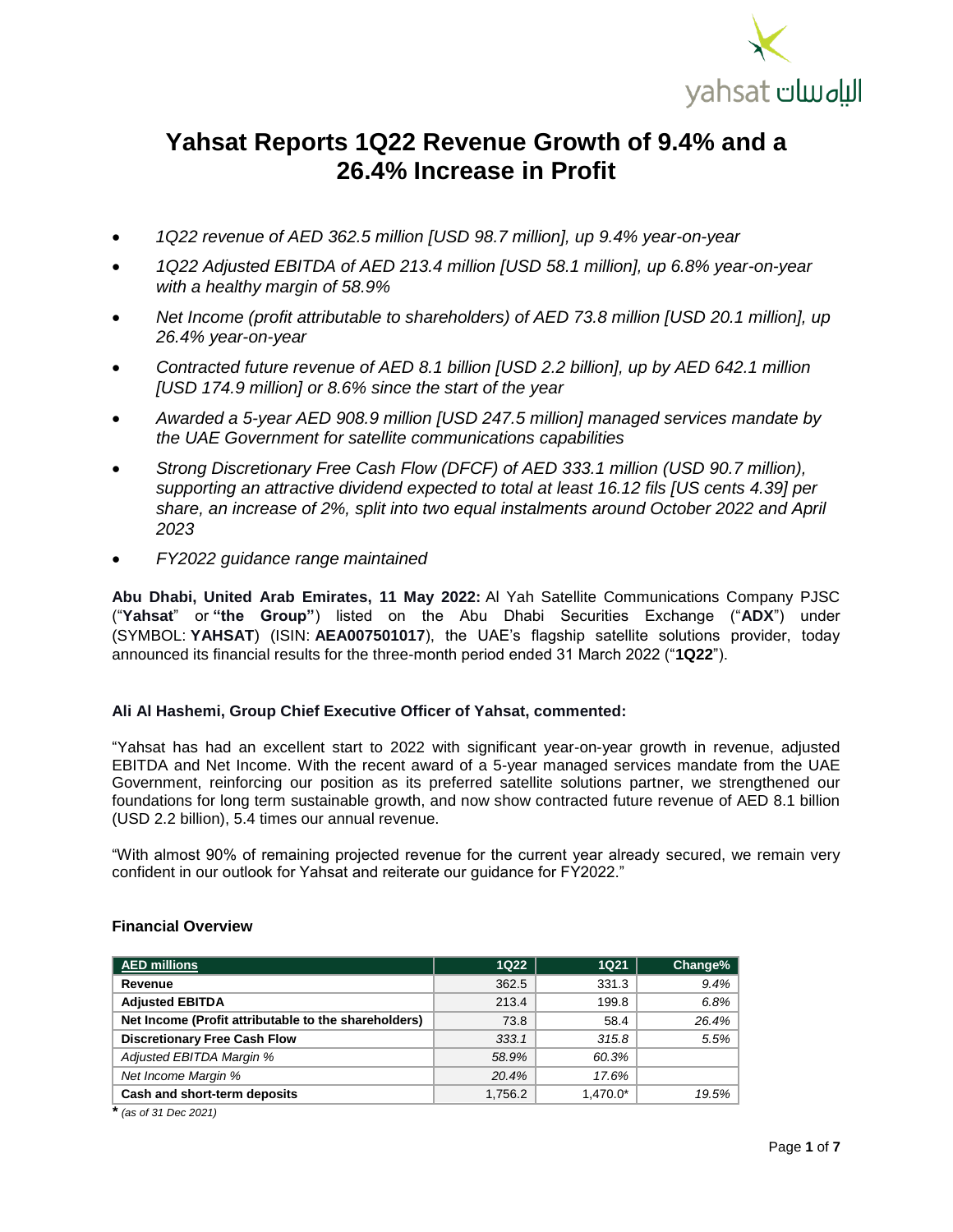

Following the exceptional performance in 4Q21, Yahsat has continued building on its strong momentum in 2022 with first quarter revenue of AED 362.5 million [USD 98.7 million] reflecting an increase of 9.4% yearon-year. All business segments performed well with a particularly exceptional performance in both Managed Solutions and Mobility Solutions, which increased by 26.0% and 45.4% respectively.

As at 31 March 2022, the Group's contracted future revenue stood at AED 8.1 billion [USD 2.2 billion] equivalent to around 5.4 times annualized revenue. Future revenue increased by 8.6% since the start of the financial year and by 47.3% since the beginning of 2021, underpinned by the recent 5-year AED 908.9 million [USD 247.5 million] managed services mandate awarded by the UAE Government.

Adjusted EBITDA of AED 213.4 million [USD 58.1 million] increased by 6.8% year-on-year, generating a strong margin of 58.9%. Net income (profit attributable to shareholders) of AED 73.8 million [USD 20.1 million] increased by 26.4% year-on-year, resulting in a higher net income margin of 20.4% versus 17.6% in the prior period.

The Group's balance sheet remained strong. At 31 March 2022, the Group's net debt stood at AED 382.1 million [USD 104.0 million] with a leverage ratio (net debt to Adjusted EBITDA) of 0.4x.

Together with Discretionary Free Cash Flow for the period of AED 333.1 million [USD 90.7 million] and a cash conversion ratio of 97.6%, the Group is well positioned to meet its future dividend, growth and capital expenditure commitments.

| <b>AED millions</b>       | <b>1Q22</b> | <b>1Q21</b> | Change % |
|---------------------------|-------------|-------------|----------|
| <b>Infrastructure</b>     | 217.7       | 220.2       | $-1.1%$  |
| <b>Managed Solutions</b>  | 55.8        | 44.3        | 26.0%    |
| <b>Mobility Solutions</b> | 67.8        | 46.6        | 45.4%    |
| <b>Data Solutions</b>     | 21.1        | 20.2        | 4.4%     |
| <b>Total Revenue</b>      | 362.5       | 331.3       | 9.4%     |

### **Operating Segments**

#### **Infrastructure**

Infrastructure accounted for approximately 60% of Group revenue, mainly comprising the 15-year longterm Capacity Services Agreement with the UAE Government. Overall revenue remained broadly stable at AED 217.7 million [USD 59.3 million].

#### Managed Solutions

Managed Solutions, contributing approximately 15% to Group revenue, continued the strong growth momentum seen in 4Q21. 1Q22 revenue grew year-on-year by 26.0% reflecting the consistent uptake of recommissioned projects that were delayed in 2021, in addition to new requirements stemming from the expansion of the Oil & Gas sector.

On 3 February 2022, Yahsat Government Solutions ("YGS") was awarded a AED 24 million [USD 7 million] contract by Abu Dhabi Ship Building ("ADSB") to provide advanced and secure satellite communication services. Yahsat will design, deliver and integrate the satellite communication systems in vessels produced by ADSB.

On 8 February 2022, Yahsat Government Solutions ("YGS") was awarded a AED 908.9 million [USD 247.5 million] mandate to provide enhanced managed services to the UAE Government for its satellite communications capabilities. The agreement augments the previous operations and maintenance services provided, to include technology management support, from January 2022 until the end of 2026. This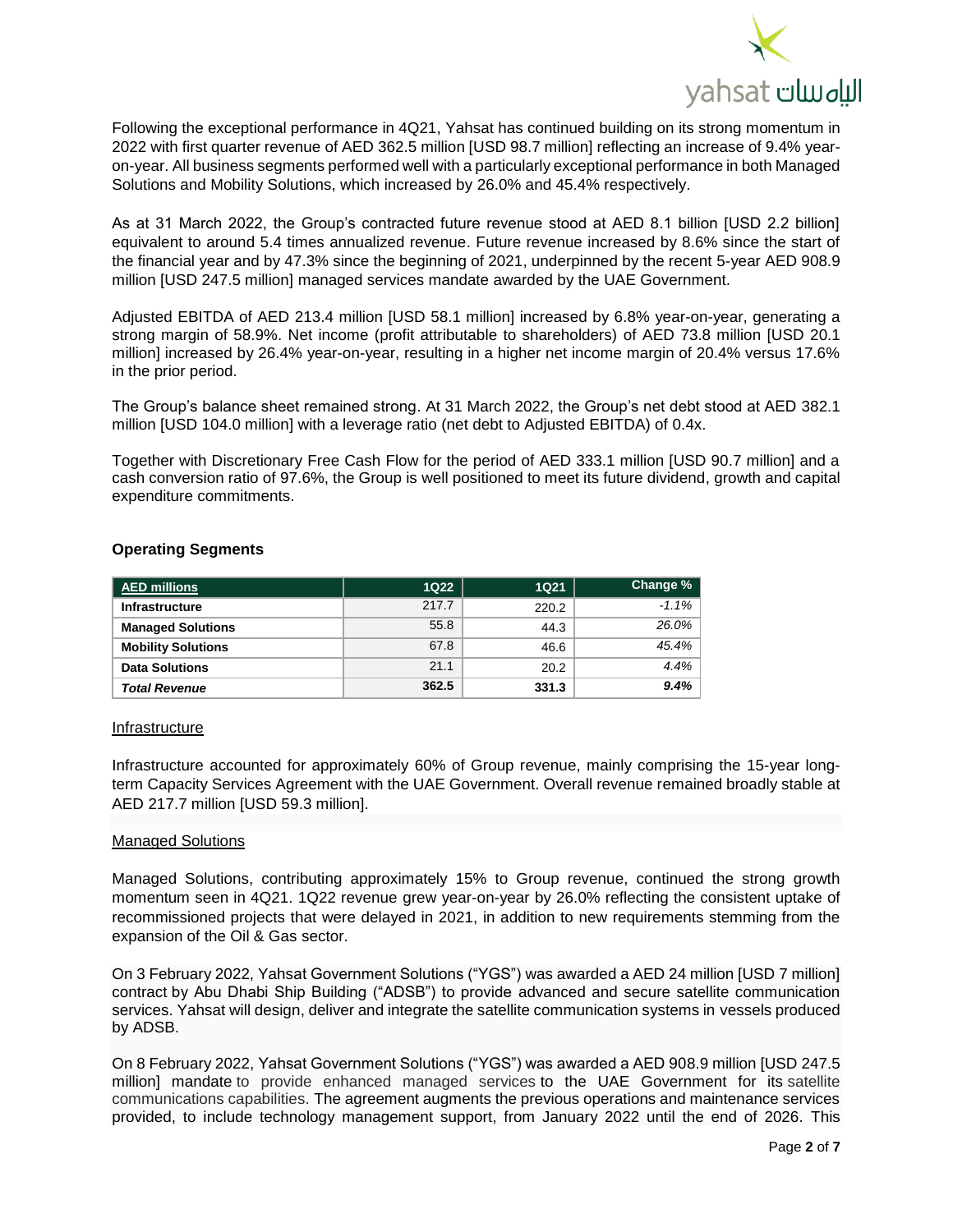

mandate reinforces Yahsat's long-standing relationship with the UAE Government, which has existed for more than a decade, highlighting the Group's role as the preferred partner for capacity and solutions since 2011.

#### Mobility Solutions

Mobility Solutions accounted for approximately 19% of Group revenue and recorded stellar year-on-year growth of 45.4%, capitalizing on its exceptional 4Q21 performance. Service revenue increased by around 4% with double digit growth in both Voice and Data whilst Equipment revenue soared by more than 5 times, underpinned by the three-year AED 316 million [USD 86 million] distribution agreement secured in 2021.

#### Data Solutions

YahClick accounted for approximately 6% of Group revenue and recorded year-on-year revenue growth of 4.4% with increases across both its Consumer broadband and Enterprise businesses. Consumer broadband subscribers continued to ramp up with an increase over the past 12 months of 25%. Enterprise revenue grew by more than 15% from the realization of the strong pipeline of cellular backhaul opportunities secured in 2021.

#### **Dividend**

At the Annual General Meeting on 11 April 2022, shareholders approved the updated dividend policy allowing payment of semi-annual dividends going forward as well as the Company's final dividend payment for fiscal year 2021. As a result, Yahsat proposes to pay an interim dividend to shareholders in October 2022 and maintain semi-annual dividend payments going forward.

A final cash dividend of AED 192.7 million [USD 52.5 million], or 7.90 fils [US Cents 2.15] per share, for fiscal year 2021 was paid on 9 May 2022 to all shareholders of record as at 21 April 2022.

For fiscal year 2022, the total expected dividend is 16.12 fils per share [US Cents 4.39], split into two equal instalments around October 2022 and April 2023 respectively. This represents a total dividend payment of AED 393.3 million [USD 107.1 million]. Yahsat reiterates its commitment to grow its dividend by at least 2% per year, reflecting the Board of Directors' confidence in the financial strength of the business.

#### **Guidance Update**

l

With almost 90% of the remaining projected revenue for FY2022 already secured, Yahsat reiterates its FY2022 guidance provided on 1 March 2022. The Company expects sustained momentum whilst maintaining a robust balance sheet and cash flow to support dividend payments and growth investments.

| <b>Financial KPI</b>                  | Guidance 2022 in AED '                        |
|---------------------------------------|-----------------------------------------------|
| Gross revenue                         | 1.524 - 1.616 billion [USD 415 - 440 million] |
| <b>Adjusted EBITDA</b>                | Stable                                        |
| Discretionary Free Cash Flow ('DFCF') | 771 - 881 million [USD 210 - 240 million]     |
| Capex and Investments <sup>1</sup>    | 771 - 845 million [USD 210 - 230 million]     |

Approximately 85% of 2022 projected Capex and Investments, equating to about AED 698 million [USD 190 million], is related to the T4-NGS program which will be fully funded through a combination of debt and an advance payment from the 15-year T4-NGS Managed Capacity Services Agreement.

 $1$  'Investments' refer to investments in associates, net of any dividends received, and capital returned.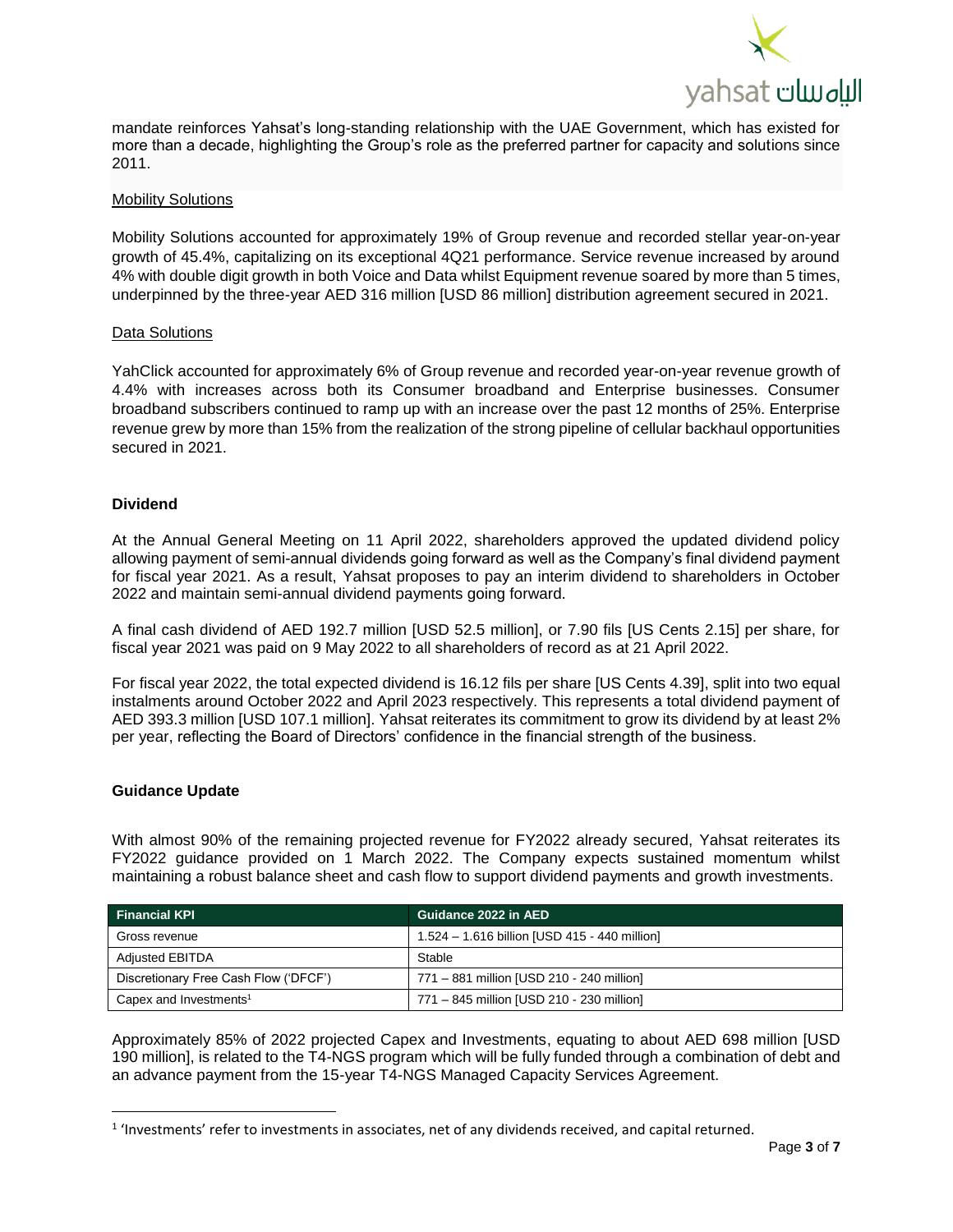

#### **Alternative Performance Measures**

Yahsat regularly uses alternative performance measures which are relevant to enhance the understanding of the financial performance and financial position of the Group. These measures may not be comparable to similar measures used by other companies; they are neither measurements under IFRS nor any other body of generally accepted accounting principles and thus should not be considered as substitutes for the information contained in the Group's financial statements.

| <b>Alternative Performance Measure</b> | <b>Definition</b>                                                                                                                                                                                          |
|----------------------------------------|------------------------------------------------------------------------------------------------------------------------------------------------------------------------------------------------------------|
| <b>Adjusted EBITDA</b>                 | Earnings from continuing operations before interest, tax, depreciation, amortisation,<br>impairment, fair value adjustments on investment property and share of results of<br>equity-accounted investments |
| Adjusted EBITDA Margin                 | Adjusted EBITDA divided by Revenue                                                                                                                                                                         |
| Operating Free Cash Flow               | Adjusted EBITDA minus additions to intangible assets, development and<br>maintenance related capital expenditure, excluding capital work-in-progress                                                       |
| Cash Conversion Ratio                  | Operating Free Cash Flow divided by Adjusted EBITDA                                                                                                                                                        |
| Discretionary Free Cash Flow' ('DFCF') | Net cashflow from operations less Maintenance and Development CapEx,<br>Investments and net finance costs and excludes advances from customers on long<br>term capacity contracts (e.g. T4-NGS).           |
| Net Income                             | Profit attributable to the shareholders                                                                                                                                                                    |
| Net Income margin                      | Net Income (profit attributable to shareholders) divided by Revenue                                                                                                                                        |

The numbers in UAE Dirhams (AED) have been derived by converting the underlying US Dollar (USD) values using a standard exchange rate of 1 USD = AED 3.6725. Due to rounding, numbers presented may not add up precisely to the totals provided and percentages may not precisely reflect the absolute figures.

#### **Conference Call**

The 1Q22 earnings announcement for the three months ended 31 March 2022 can be found on the Company's website at [https://www.yahsat.com/.](https://www.yahsat.com/)

A conference call followed by a Q&A session, to discuss 1Q22 earnings, has been scheduled for Wednesday, 11 May 2022 at 16.00 (GST) / 13.00 (BST) / 08.00 (EDT). The call will be hosted by Ali Al Hashemi (CEO), Andrew Cole (CFO), Amit Somani (CSO) and Layla Al Hayyas (Head of Investor Relations). Interested parties are invited to join the call by clicking [here.](https://urldefense.com/v3/__https:/zoom.us/j/97815704242?pwd=RjdiOWRic2ZBRXlWWDdzcXE0dldJQT09__;!!I2XIyG2ANlwasLbx!CMbe-A3BzDBvWpEmLV85qulSXZ2GTMxnsoUXDHjWKsSyYjzIZmyW-_w1LtKcyw7lkw$)

### **ENDS**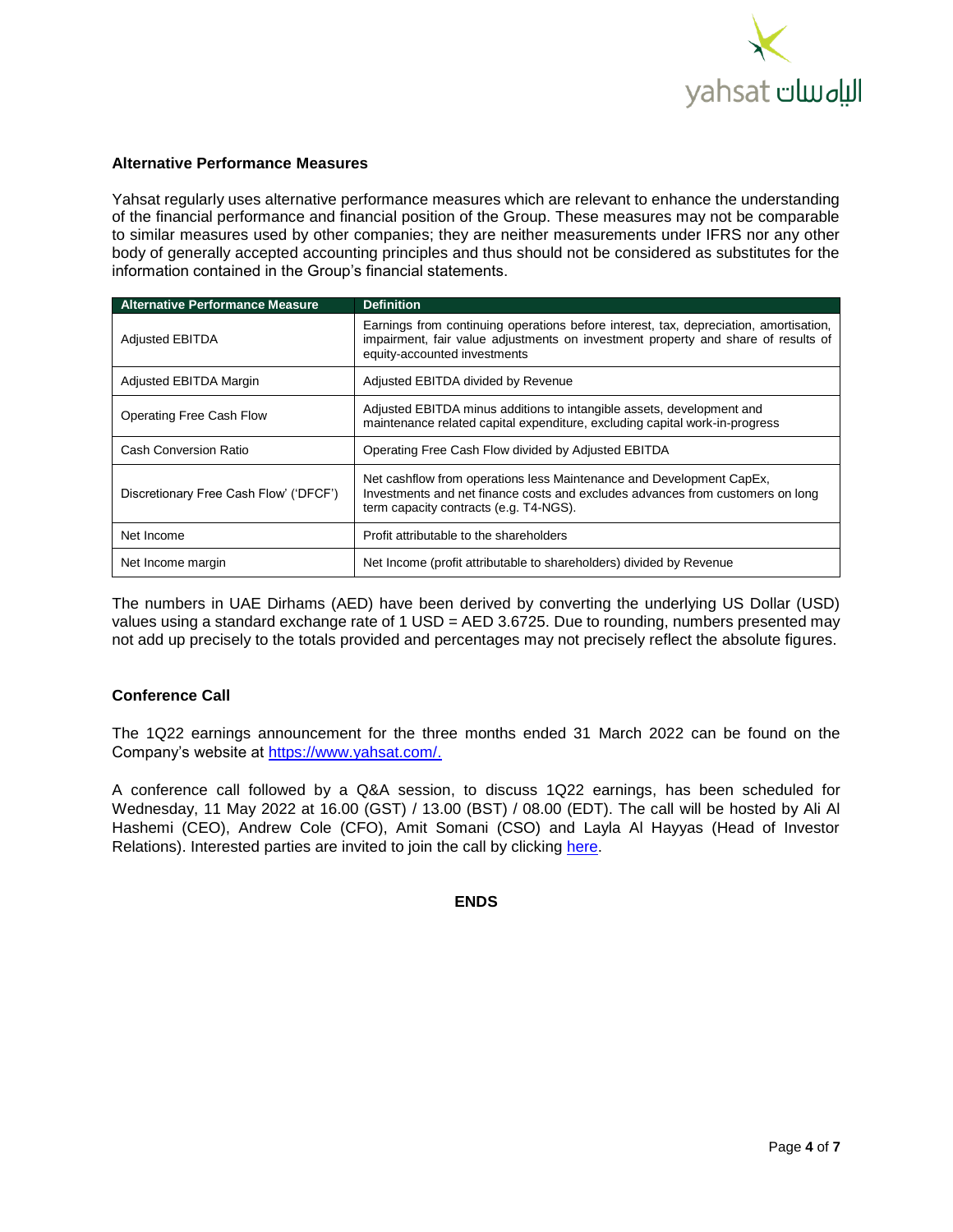

# **Appendix**

# **USD Financial Highlights**

Revenue by operating segment, year-on-year comparison and % changes year-on-year (YoY) are provided in the table below.

| <b>USD millions</b>       | <b>1Q22</b> | <b>1Q21</b> | Change % |
|---------------------------|-------------|-------------|----------|
| <b>Infrastructure</b>     | 59.3        | 60.0        | $-1.1%$  |
| <b>Managed Solutions</b>  | 15.2        | 12.1        | 26.0%    |
| <b>Mobility Solutions</b> | 18.5        | 12.7        | 45.4%    |
| <b>Data Solutions</b>     | 5.7         | 5.5         | 4.4%     |
| <b>Total Revenue</b>      | 98.7        | 90.2        | 9.4%     |

| <b>USD millions</b>                                     | <b>1Q22</b> | <b>1Q21</b> | Change%   |
|---------------------------------------------------------|-------------|-------------|-----------|
| Revenue                                                 | 98.7        | 90.2        | 9.4%      |
| Cost of revenue                                         | (10.1)      | (4.9)       | $-104.8%$ |
| Staff costs                                             | (21.1)      | (20.0)      | $-5.3%$   |
| Other operating expenses                                | (10.0)      | (11.3)      | 11.7%     |
| <b>Other Income</b>                                     | 0.5         | 0.4         | 25.0%     |
| <b>Adjusted EBITDA</b>                                  | 58.1        | 54.4        | 6.8%      |
| Net Income (Profit attributable to the<br>shareholders) | 20.1        | 15.9        | 26.4%     |
| Discretionary Free Cash Flow                            | 90.7        | 86.0        | 5.5%      |
| Adjusted EBITDA Margin %                                | 58.9%       | 60.3%       |           |
| Cash and short-term deposits                            | 478.2       | $400.3*$    | 19.5%     |

*\* (as of 31 Dec 2021)*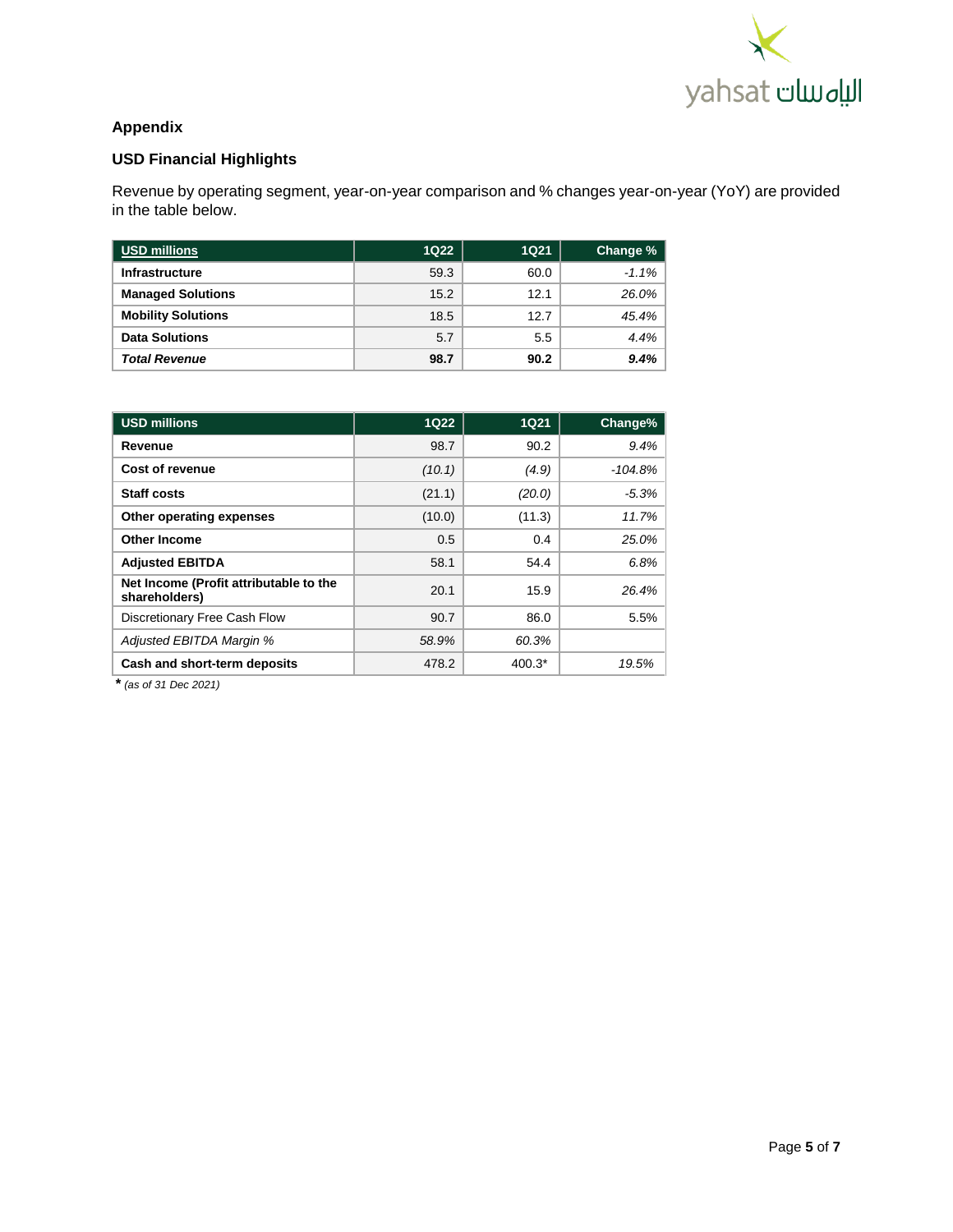

## **About Yahsat**

Al Yah Satellite Communications Company PJSC (**Yahsat**) is a public company listed on the Abu Dhabi Securities Exchange (ADX) and a subsidiary of Mubadala Investment Company PJSC, offering multimission satellite solutions in more than 150 countries across Europe, the Middle East, Africa, South America, Asia and Australasia.

Yahsat's fleet of 5 satellites reaches more than 80% of the world's population, enabling critical communications including broadband, broadcasting, backhauling and mobility solutions. Based out of Abu Dhabi in the UAE, Yahsat provides C, Ku, Ka and L-band satellite communications solutions for land, maritime and aero platforms to consumers, governments and enterprises. Its businesses consist of Yahsat Government Solutions, Thuraya, YahClick (powered by Hughes) and YahLink. Yahsat also participates in Hughes do Brasil, an equity partnership with Hughes, and Yahlive, an equity partnership with SES. In 2020, Yahsat commenced construction of Thuraya 4-NGS, the next generation telecommunications system for Thuraya, which is due to be in service during 2024.

For more information, visit: www.yahsat.com; Follow us on Twitter: @YahsatOfficial

#### **Contacts**

| Media:<br>Ahmed Al Shamsi<br>A/EVP of Communications – Yahsat<br>Aomran@yahsat.ae<br>M: +971 55 9001954 | <b>Investor Relations:</b><br>Layla Al Hayyas<br>Head of Investor Relations - Yahsat<br>M: +971 55 9001950<br>Yugesh Suneja<br>AVP Investor Relations - Yahsat<br>M: +971 55 8897521<br>Adham Kamel<br>Analyst Investor Relations - Yahsat<br>M: +971 50 9400519<br>InvestorRelations@yahsat.ae |
|---------------------------------------------------------------------------------------------------------|-------------------------------------------------------------------------------------------------------------------------------------------------------------------------------------------------------------------------------------------------------------------------------------------------|
| Teneo<br>Yahsat@teneo.com<br>M: +971 58 581 4954                                                        |                                                                                                                                                                                                                                                                                                 |